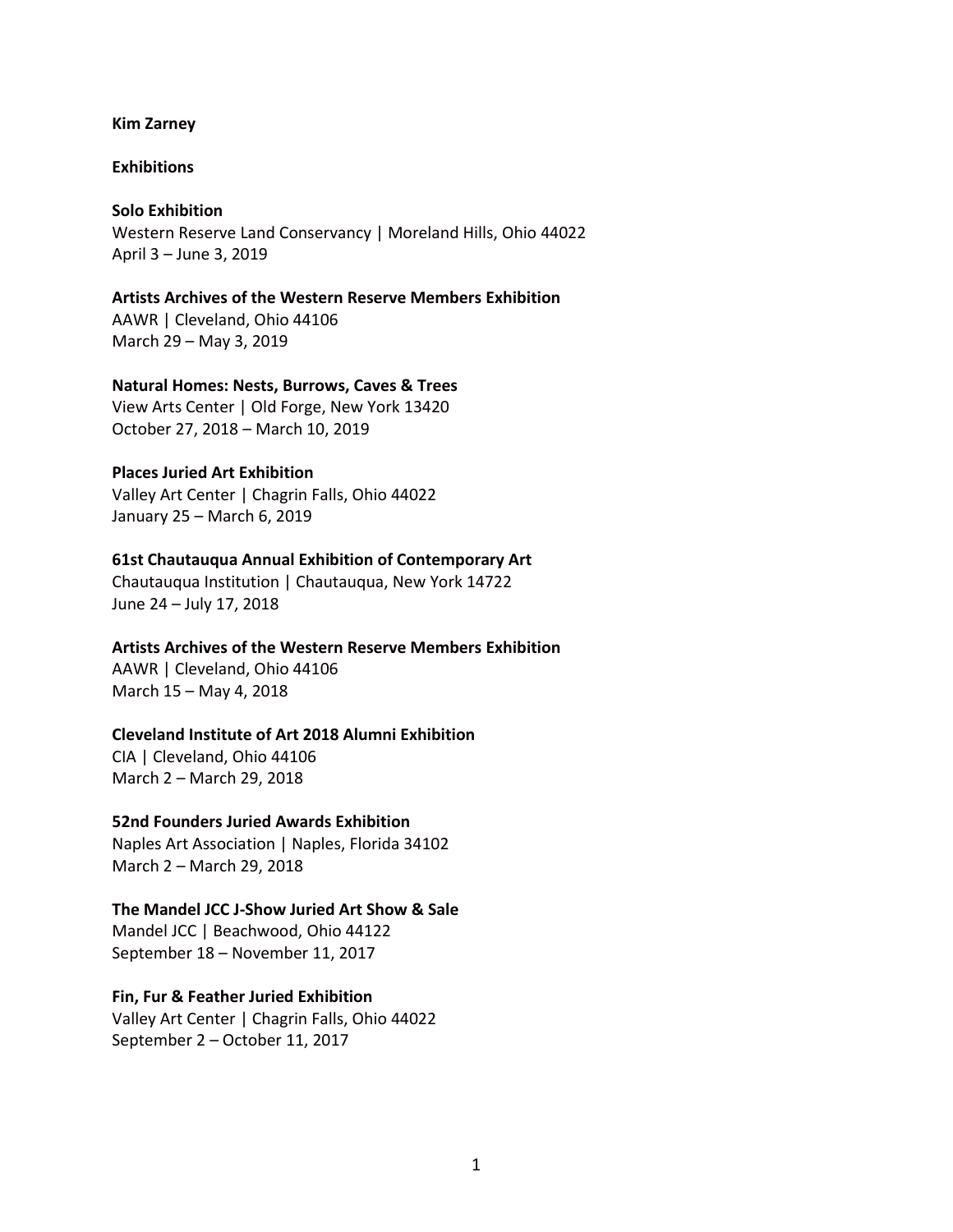### **2017 Joshua Tree National Park Juried Art Exposition**

Joshua Tree National Park Council for the Arts | Twentynine Palms, California 92277 September 1 – October 1, 2017

### **Laumeister Fine Art National Juried Exhibition**

The Bennington Center for the Arts | Bennington, Vermont 05201 July 29 – October 8, 2017

### **8th Annual Nature & Wildlife Juried Exhibition**

St. Augustine Art Association | St. Augustine, Florida 32084 July 22 – August 27, 2017

### **8th Annual May Show Juried Art Exhibition**

Lakeland Community College | Kirtland, Ohio 44094 May 18 – July 14, 2017

### **BAYarts Juried Show**

BAYarts Center | Bay Village, Ohio 44140 March 10 – April 1, 2017

#### **Group Show**

Beachwood Arts Council | Beachwood, Ohio 44122 March 11 – April 2, 2017

#### **Solo Exhibition**

IOIO Studio Gallery | Woodmere, Ohio 44122 January 17 – March 6, 2017

#### **2016 Wild 'n Free Fundraising Gala & Art Auction**

**Buffalo Field Campaign**

Rembrandt Yard | Boulder, Colorado 80204302 Saturday, October 22, 2016

### **2016 Water Works National Juried Show**

Maryland Federation of Art | Annapolis, Maryland 21401 The Annapolis Maritime Museum September 22 – October 29, 2016

#### **31st Annual Bosque Art Classic National Juried Show**

Bosque Arts Center and Arts Council | Clifton, Texas 76634 September 10 – September 29, 2016

#### **2016 Joshua Tree National Park Juried Art Exposition**

Joshua Tree National Park Council for the Arts | Twentynine Palms, California 92277 September 2 – October 29, 2016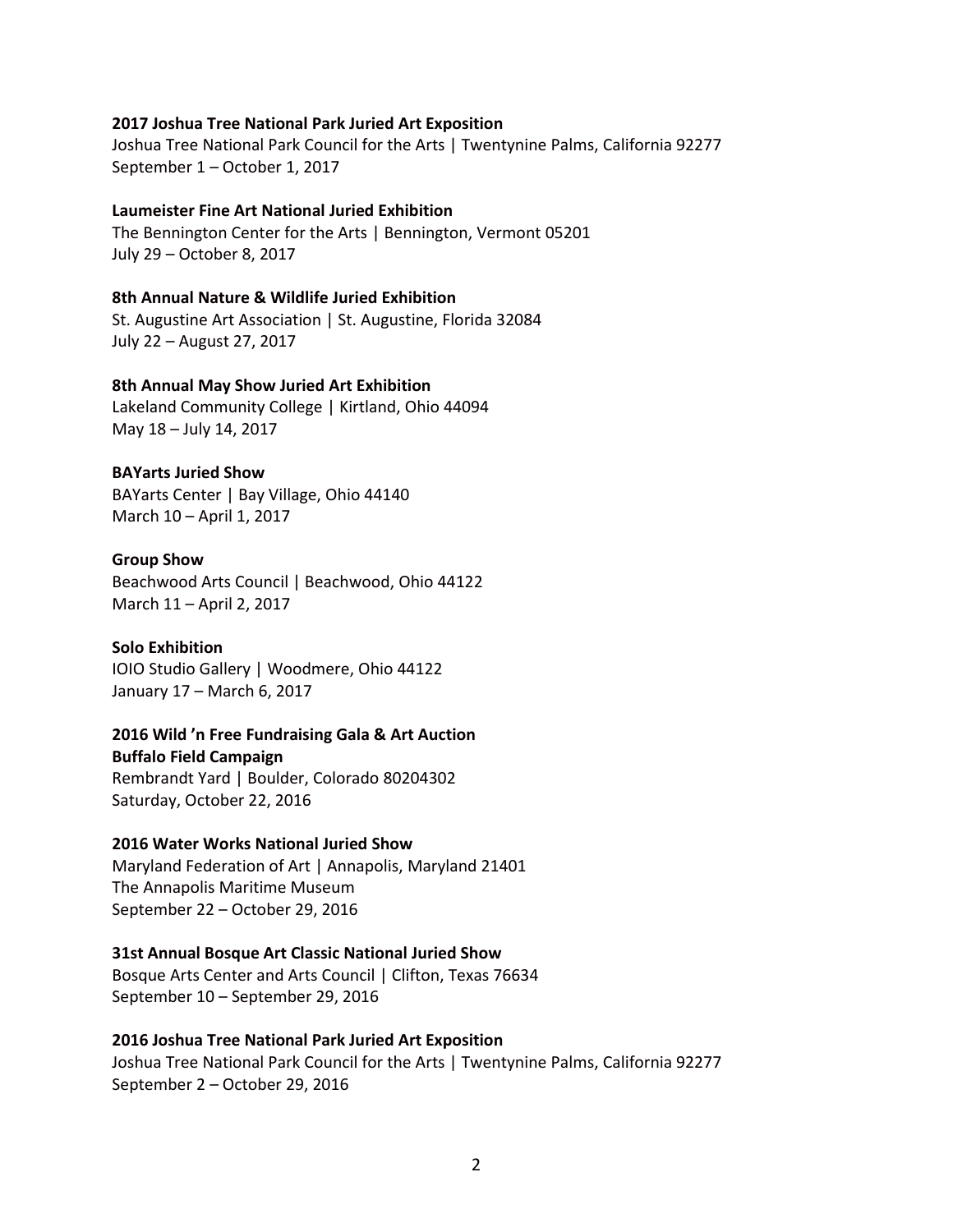### **En Plein Air Juried Exhibition**

Valley Art Center | Chagrin Falls, Ohio 44022 September 9 – October 12, 2016

#### **Laumeister Fine Art National Juried Exhibition**

The Bennington Center for the Arts | Bennington, Vermont 05201 August 6 – September 11, 2016

### **7th Annual Nature & Wildlife Juried Exhibition**

St. Augustine Art Association | St. Augustine, Florida 32084 July 23 – August 28, 2016

### **Solo Exhibition**

TriPoint Medical Center | Painsville, Ohio 32084 July 23 – August 28, 2016

### **A Day In The Valley | Plein Air Juried Art Exhibition**

The Peninsula Art Academy | Peninsula, Ohio 44264 Cuyahoga Valley National Park June 22 – July 24, 2016

### **Wildscapes National Juried Exhibition**

The Bennington Center for the Arts | Bennington, Vermont 05201 June 11 – July 31, 2016

### **7th Annual May Show Juried Art Exhibition**

Lakeland Community College | Kirtland, Ohio 44094 May 19 – July 15, 2016

# **Small Works National Juried Exhibition**

The Bennington Center for the Arts | Bennington, Vermont 05201 May 7 – December 18, 2016

### **51st Founders Juried Awards Exhibition**

Naples Art Association | Naples, Florida 33401 March 12 – April 16, 2016

### **It's Elemental: Earth & Air Juried Art Exhibition**

Valley Art Center | Chagrin Falls, Ohio 44022 January 22 – March 2, 2016

#### **31st Annual International Juried Art Exposition**

Department of Art & Art History | University of Texas at Tyler January 19 – February 26, 2016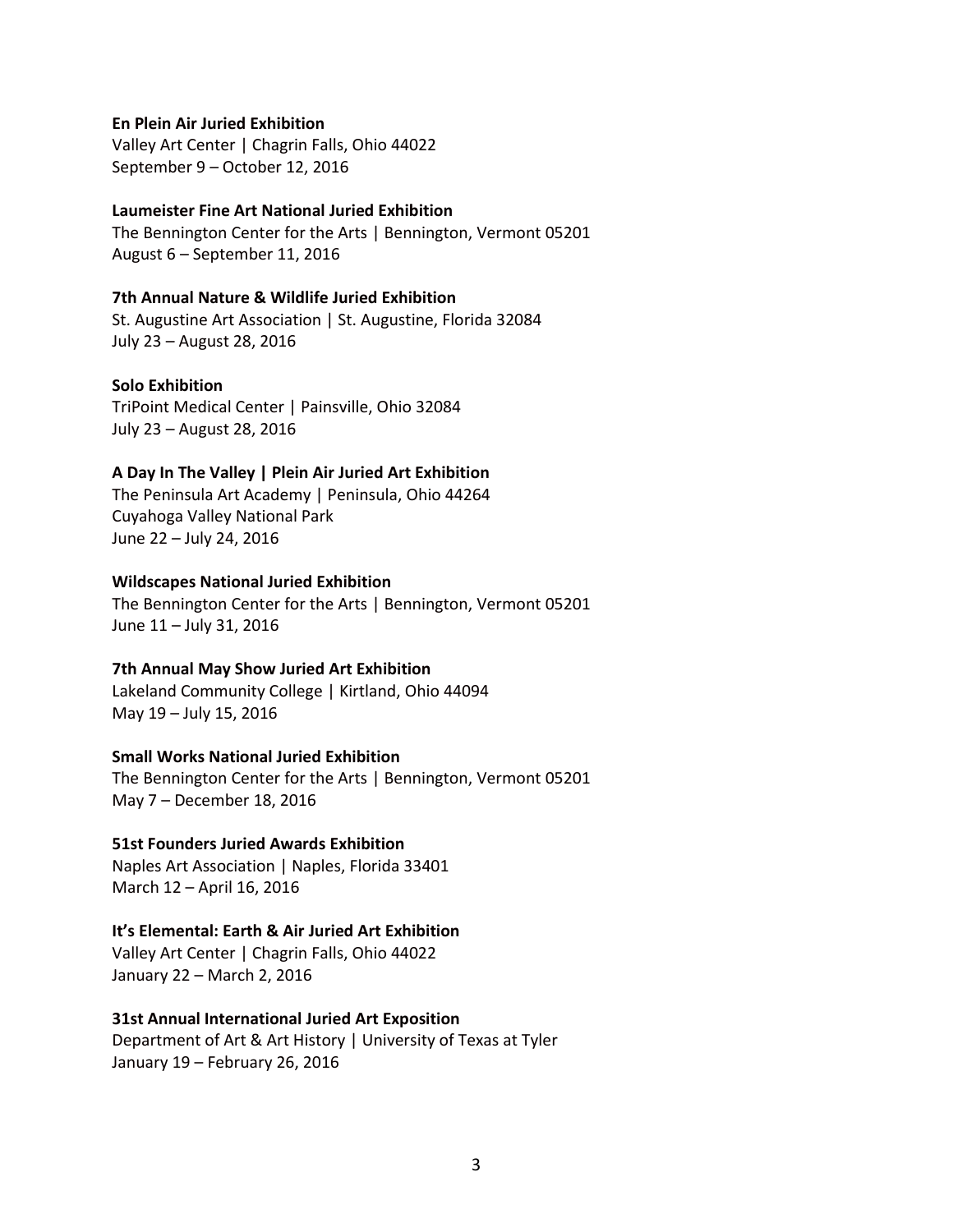### **Ohio & Erie Canal Reservation Solo Exhibition**

Leonard Krieger CanalWay Center | Cuyahoga Heights, Ohio 44125 November 1, 2015 – January 3, 2016

### **44th Annual Juried Art Exhibit**

Awarded Best of Show Valley Art Center | Chagrin Falls, Ohio 44022 November 6, 2015 – December 23, 2015

### **Union Club of Cleveland**

Visiting Artist Demonstration | Cleveland, Ohio 44115 December 17, 2015

### **2015 Joshua Tree National Park Juried Art Exposition**

Joshua Tree National Park Council for the Arts | Twentynine Palms, California 92277 November 6 – November 29, 2015

### **2015 Salon Show Juried Exhibition of Traditional Oils**

Oil Painters of America | Beverly McNeil Gallery, Birmingham, Alabama 35233 October 8 – November 5, 2015

### **Buffalo Field Campaign Benefit Art Auction**

Art Network Gallery | Denver, Colorado 80204 October 23, 2015

#### **ReTree National Juried Exhibition**

Steamboat Springs Arts Council | Steamboat Springs, Colorado 80487 October 2 – November 30, 2015

### **Western Trappings on The Llano National Juried Exhibition**

The Llano County Historical Museum | Llano, Texas 78643 September 18 – November 15, 2015

### **For the Birds | National Juried Art Exposition**

View Arts Center | Old Forge, New York 13420 June 27 – August 2, 2015

### **22nd Annual National Watermedia Exposition**

Red River Watercolor Society | Moorhead, Minnesota 56560 June 21 – July 31, 2015

### **Art by America | National Juried Art Exposition**

The Art House | Chicago, Illinois 60618 June 1 – June 30, 2015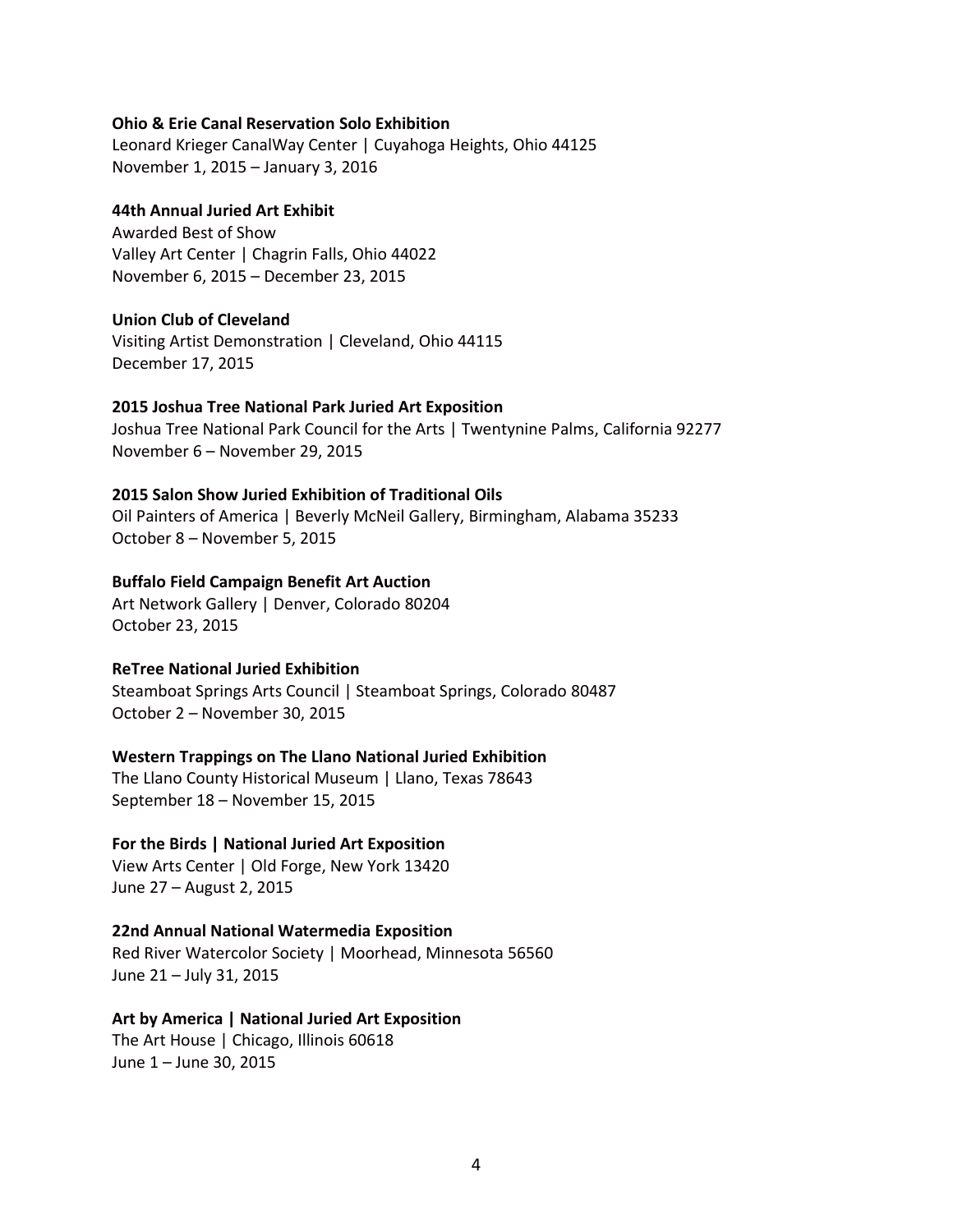### **Icons of the West National Juried Exposition**

Dana Gallery | Missoula, Montana 59802 May 15 – August 15, 2015

### **Orcas Island Bird Fest National Juried Show**

Orcas Island Historical Society | Eastsound, Washington 98245 April 30 – May 3, 2015

#### **Arte de Avian: A National Juried Art Exposition**

Tubac Center of the Arts | Tubac, Arizona 85646 March 13 – April 26, 2015

### **2015 EAFA Open Juried Abstract Show**

Evergreen Association of Fine Arts | Bellevue, Washington 98015 March 2 – May 1, 2015

#### **Celebrating Southern California National Juried Art Exposition**

Location 1980 | Costa Mesa, California 92627 March 1 – March 28, 2015

### **Representing the West: A National Juried Art Exposition**

Sangre de Cristo Arts Center | Pueblo, Colorado 81003 February 6 – March 15, 2015

#### **Arizona Aqueous: A National Juried Art Exposition**

Tubac Center of the Arts | Tubac, Arizona 85646 January 23 – March 8, 2015

### **Works on Paper National Juried Art Exposition**

Northwest Art Center | Minot State University | Minot, North Dakota 58707 January 13 – February 26, 2015

### **Fantastic Florida! National Juried Exhibition**

St. Augustine Art Association | St. Augustine, Florida 32084 January 2 – February 1, 2015

#### **2014 Joshua Tree National Park Juried Art Exposition**

Minerva Hoyt Award Winner Joshua Tree National Park Council for the Arts | Twentynine Palms, California 92277 December 5 – 28, 2014

**Ohio Plein Air Society Juried Exhibition | Ohio Prairies: A Year in the Life** Springfield Museum of Art | Springfield, Ohio 45504 December 6, 2014 – February 21, 2015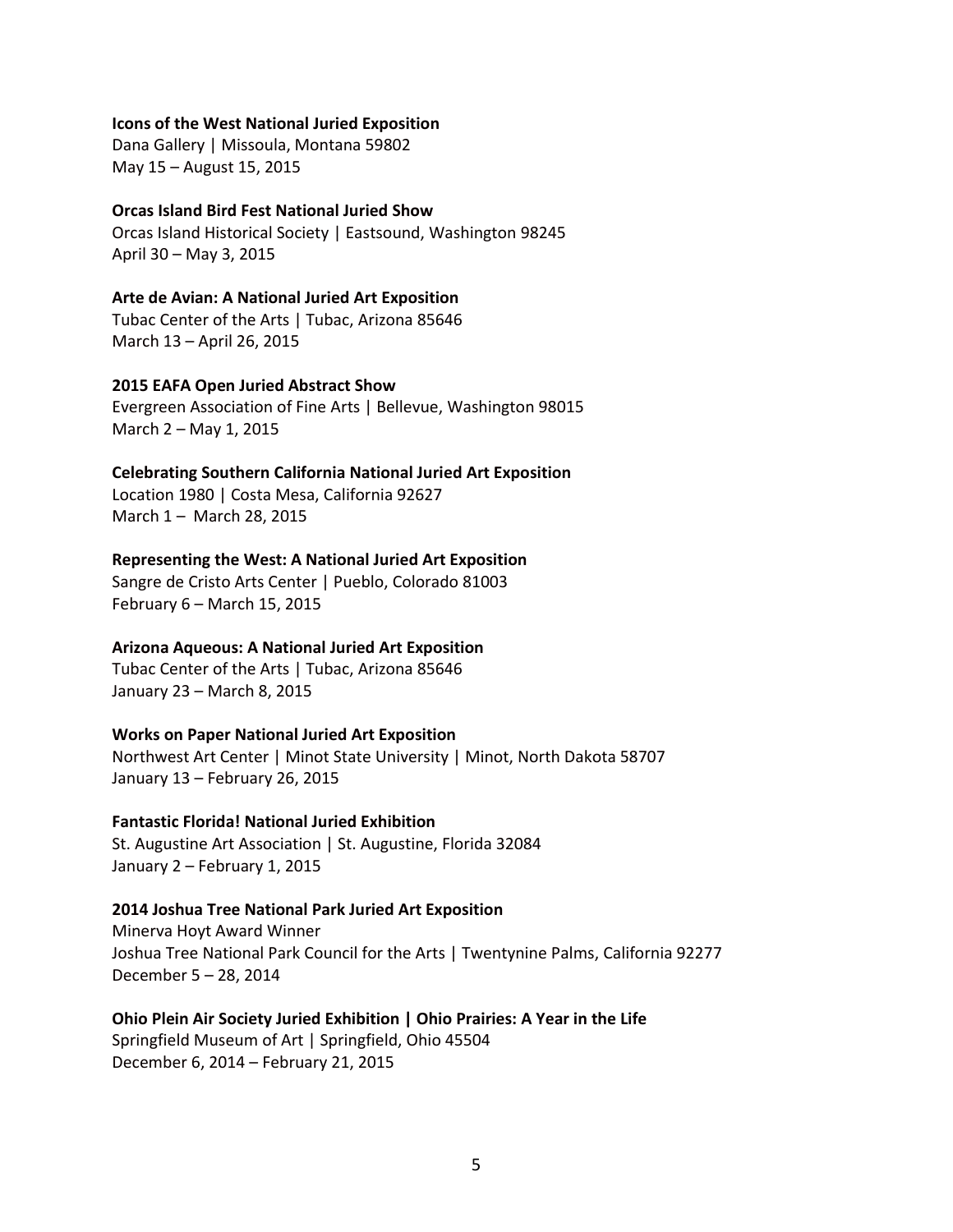#### **Works On Paper National Juried Art Exhibition**

South Shore Art Center | Cohasset, Massachusetts 02025 October 24 – December 21, 2014

### **Blanche Ames National Juried Art Exhibition**

Borderland State Park | North Easton, Massachusetts 02067 September 16 – October 4, 2014

# **27th Annual September National Juried Exhibition**

Alexandria Museum of Art | Alexandria, Louisiana 71301 September 5 – November 22, 2014

### **2014 VACI Partners Members Exhibition | Fowler-Kellogg Art Center**

Visual Arts at Chautauqua Institution | Chautauqua, New York 14722 August 5 – August 21, 2014

### **2014 All Media National Juried Exhibition | Minot State University**

Northwest Art Center | Minot, North Dakota 58707 August 18 – September 26, 2014

### **5th Annual Nature & Wildlife National Juried Exhibition**

St. Augustine Art Association | St. Augustine, Florida 32084 July 26 – August 31, 2014

### **Along the Crooked River Plein Air Competition**

Conservancy for Cuyahoga Valley National Park | Peninsula, Ohio 44264 June 29 – August 8, 2014

### **Monochromes | Solo Exhibition**

South Franklin Circle | Chagrin Falls, Ohio 44264 May 22 – July 22, 2014

**Altered Scapes | Group Exhibition** The Bonfoey Gallery | Cleveland, Ohio 44115 May 9 – June 28, 2014

### **Icons of the West National Juried Exhibition**

Awarded Best of Show Dana Gallery | Missoula, Montana 59802 May 1 – July 15, 2014

### **Society of Illustrators 56 Annual Exhibition**

128 East 63rd Street | New York, New York 14701 January 7 – February 1, 2014